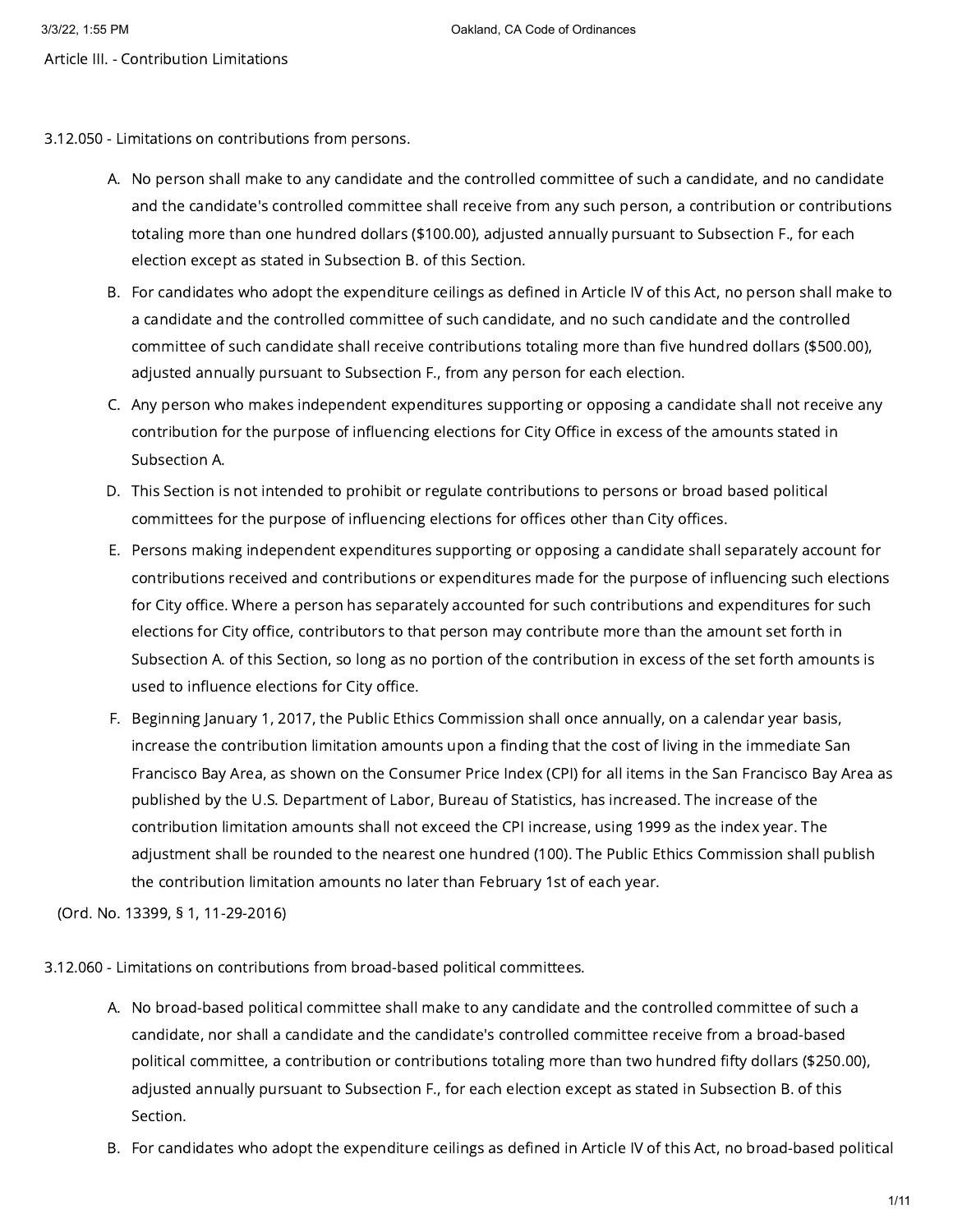committee shall make to any candidate and the controlled committee of such candidate, nor shall a candidate and the candidate's controlled committee receive from a broad-based political committee, a contribution or contributions totaling more than one thousand dollars (\$1,000.00), adjusted annually pursuant to Subsection F., for each election.

- C. Any broad-based political committee that makes independent expenditures supporting or opposing a candidate shall not receive any contribution for the purpose of influencing elections for City office in excess of the amounts stated in Subsection A. of this Section.
- D. This Section is not intended to prohibit or regulate contributions to persons or broad-based political committees for the purpose of influencing elections for offices other than City offices.
- E. A broad-based political committee making independent expenditures supporting or opposing a candidate shall separately account for contributions received and contributions or expenditures made for the purpose of influencing such elections for City office. Where a broad-based political committee has separately accounted for such contributions and expenditures for such elections for City office, contributors to that broad-based political committee may contribute more than the amounts set forth in Subsection A. of this Section, so long as no portion of the contribution in excess of the set forth amounts is used to influence elections for City office.
- F. Beginning January 1, 2017, the Public Ethics Commission shall once annually, on a calendar year basis, increase the contribution limitation amounts upon a finding that the cost of living in the immediate San Francisco Bay Area, as shown on the Consumer Price Index (CPI) for all items in the San Francisco Bay Area as published by the U.S. Department of Labor, Bureau of Statistics, has increased. The increase of the contribution limitation amounts shall not exceed the CPI increase, using 1999 as the index year. The adjustment shall be rounded to the nearest one hundred (100). The Public Ethics Commission shall publish the contribution limitation amounts no later than February 1st of each year.

(Ord. No. 13399, § 1, 11-29-2016)

3.12.065 - Contributions made under legal name.

No contributions shall be made, directly or indirectly, by any person in a name other than the name by which such person is identified for legal purposes.

(Ord. No. 13399, § 1, 11-29-2016)

# 3.12.070 - Return of contributions.

A contribution shall not be considered received if it is not negotiated, deposited, or utilized, and in addition it is returned to the donor no later than five (5) business days after the closing date of the campaign statement on which the contribution would otherwise be reported. In the case of a late contribution as defined in Government Code Section 82036, it shall not be deemed received if it is returned to the contributor within forty-eight (48) hours of receipt.

(Ord. No. 13399, § 1, 11-29-2016)

3.12.080 - Aggregation of contributions.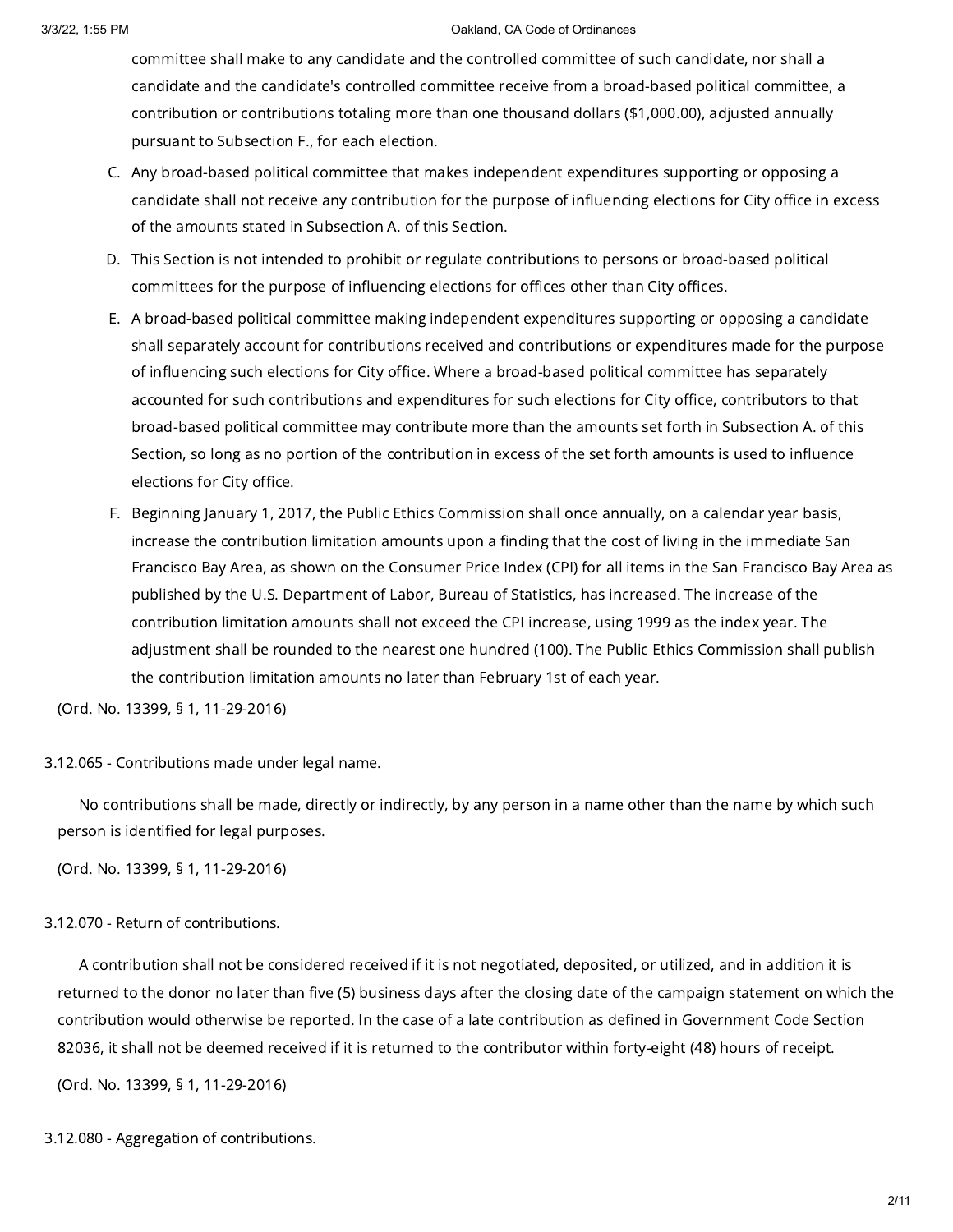For purposes of the contribution limitations enumerated in this Act, the following shall apply:

- A. Two (2) or more entities' contributions shall be aggregated when any of the following circumstances apply:
	- 1. The entities share the majority of members of their boards of directors.
	- 2. The entities share three (3) or more, or a majority of, officers.
	- 3. The entities are owned or controlled by the same majority shareholder or shareholders.
	- 4. The entities are in a parent-subsidiary relationship.
	- 5. One entity finances, maintains, or controls the other entity's contributions or expenditures.
- B. Contributions made by entities that are majority-owned by any person shall be aggregated with the contributions of the majority owner and all other entities majority-owned by that person, unless those entities act independently in their decision to make contributions.
- C. The contributions of an entity whose contributions are directed and controlled by any person shall be aggregated with contributions made by that person and any other entity whose contributions are directed and controlled by that same person.
- D. If two (2) or more entities make contributions that are directed and controlled by a majority of the same persons, the contributions of those entities shall be aggregated.
- E. No committee and no broad-based political committee which supports or opposes a candidate shall have as officers individuals who serve as officers on any other committee which supports or opposes the same candidate. No such committee or broad-based political committee shall act in concert with, or solicit or make contributions on behalf of, any other committee or broad-based political committee. This subdivision shall not apply to treasurers of committees if these treasurers do not participate in or control in any way a decision on which a candidate or candidates receive contributions.

(Ord. No. 13399, § 1, 11-29-2016)

# 3.12.090 - Loans.

- A. A loan shall be considered a contribution from the maker and the guarantor of the loan and shall be subject to the contribution limitations of this Act.
- B. Every loan to a candidate or the candidate's controlled committee shall be by written agreement and shall be filed with the candidate's or committee campaign statement on which the loan is first reported.
- C. The proceeds of a loan made to a candidate by a commercial lending institution in the regular course of business on the same terms available to members of the public and which is secured or guaranteed shall not be subject to the contribution limitations of this Act.
- D. Other than loans pursuant to Subsection C. of this Section, extensions of credit in excess of one thousand five hundred dollars (\$1,500.00) for a period of more than ninety (90) days are subject to the contribution limitations of this Act, unless the candidate can demonstrate good faith evidence of an intent to repay through a set payment schedule which is being adhered to through repayment of the extension of credit on a regular basis.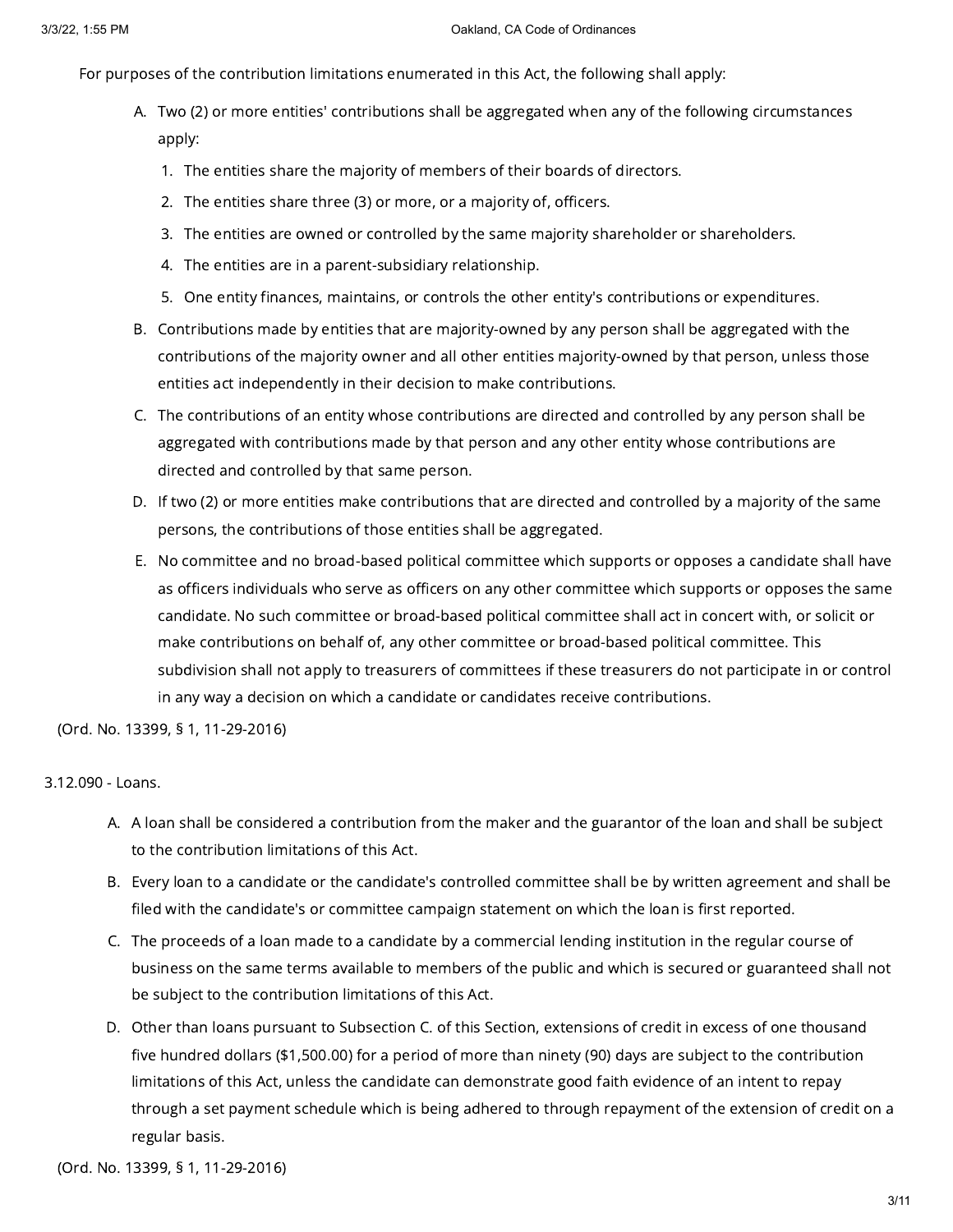3.12.100 - Family contributions.

- A. Contributions by two (2) individuals married to each other shall be treated as separate contributions and shall not be aggregated.
- B. Contributions by children under eighteen (18) years of age shall be treated as contributions by their parents and attributed proportionately to each parent (one-half (½) to each parent or the total amount to a single custodial parent).

(Ord. No. 13399, § 1, 11-29-2016)

3.12.110 - One campaign committee and one checking account per candidate.

A candidate shall have no more than one campaign committee and one checking account for the City office being sought, out of which all expenditures for that office shall be made. This Section should not prohibit the establishment of savings accounts, but no qualified campaign expenditures shall be made out of these accounts.

(Ord. No. 13399, § 1, 11-29-2016)

3.12.115 - Ballot measure committees controlled by candidates or elected City Officials.

A candidate or elected City Official who controls a ballot measure committee may not directly or indirectly use or influence the use of ballot measure committee funds to support the candidate's or elected City Official's election or to support or oppose other candidates, and may not transfer such funds to another committee supporting the candidate's or elected City Official's election, or supporting or opposing other candidates. The foregoing notwithstanding, the prohibitions of this Section shall not apply to a committee created to oppose or support the qualification of a recall measure and/or the recall election of the controlling candidate or controlling elected City Official.

(Ord. No. 13399, § 1, 11-29-2016)

3.12.116 - Disclosure of principal officers of all non-candidate controlled committees, including ballot measure and independent expenditure committees.

All non-candidate controlled recipient committees, including ballot measure committees and general purpose committees, required to file campaign statements in the City of Oakland, must disclose the principal officers of the committee. Such disclosure must include the full name, street address, and telephone number of at least one (1) principal officer, as well as all principal officers up to a total of three (3). This disclosure shall be made on the statement of organization (FPPC Form 410) by the filing deadlines required by the California Political Reform Act statute and regulations, or, if no Form 410 is required for that committee, the next required campaign statement. Such information shall be filed with the Public Ethics Commission and made available to the public.

(Ord. of 13545, 6-18-2019)

3.12.117 - Reporting by City Officials who solicit campaign contributions from persons contracting or proposing to contract with the City.

A. Any public servant, as defined b<u>y Section [2.25.030](https://library.municode.com/)</u>(D), who is required to file a statement of economic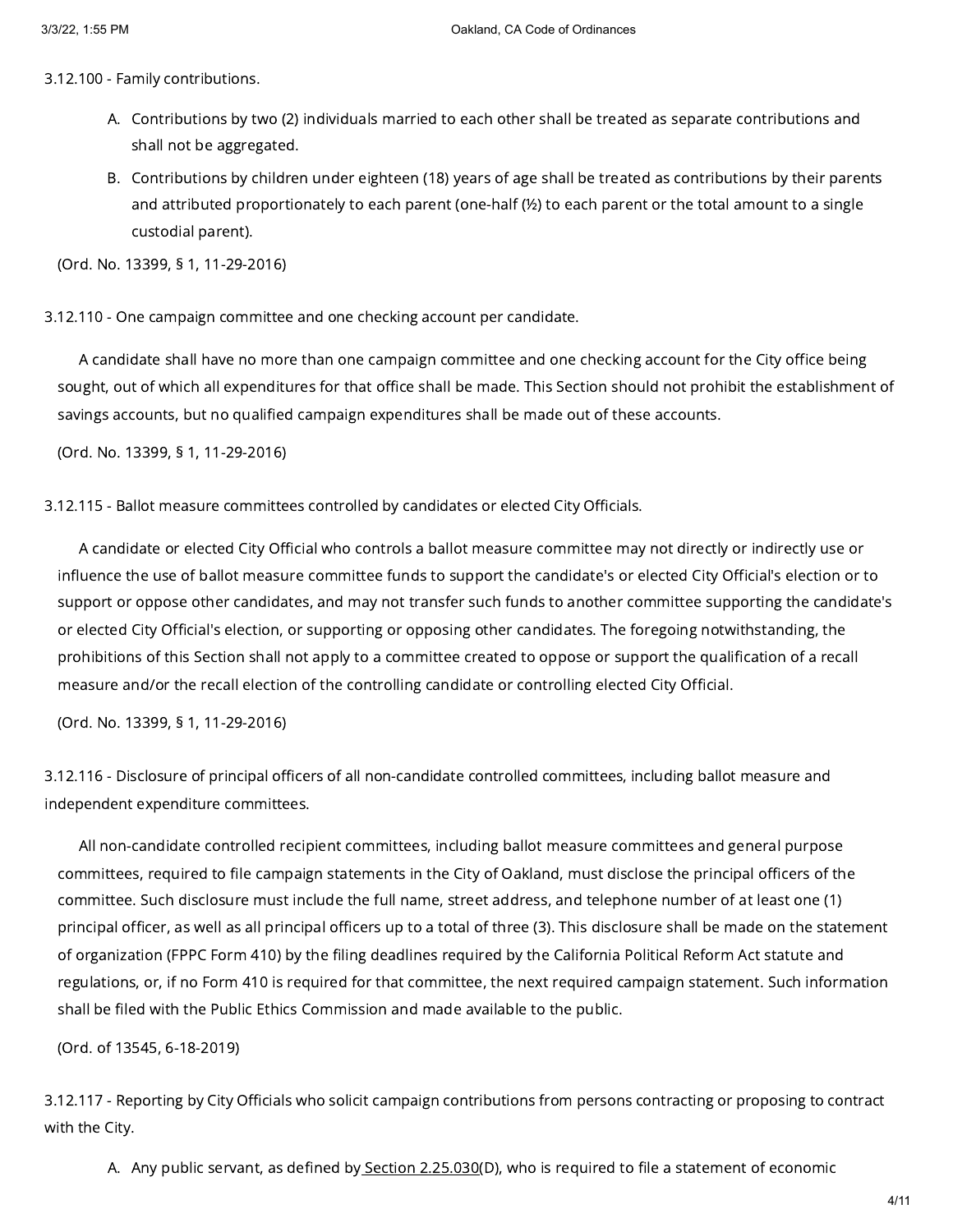interests (Form 700) and who successfully solicits a contribution of five thousand dollars (\$5,000.00) or more per calendar year to any committee from any person who contracts or proposes to contract with the official's department during the contractor prohibition time period specified in Section [3.12.140](https://library.municode.com/), must disclose such solicitation within thirty (30) days of the solicitation to the Public Ethics Commission using a process provided by the Public Ethics Commission.

- 1. Mayor, Members of the Council, and their Senior Staff Members. For purposes of this section, the "department" of the Mayor, member of the Council, or Senior Staff Member to either the Mayor or member of Council shall be the City, and the disclosure requirement shall apply when the solicitation is made to a person contracting or proposing to contract with the City.
	- a. For purposes of this section, a "senior staff member" to either the Mayor or a member of the Council means an individual employed in any of the following positions: Chief of Staff, Deputy Chief of Staff, Communications or other Director, Legislative or Policy Aide, or any other position in the Mayor's or Council Member's office who is required to file a Form 700.

(Ord. of 13545, 6-18-2019)

3.12.120 - Money received by elected City Officials and candidates treated as contributions, income or gifts.

Any funds received by any elected City Official, candidate, or committee controlled by an elected City Official or candidate shall be considered either a campaign contribution, income or a gift. All campaign contributions received by such persons shall be subject to the provisions of this Act unless such campaign contributions are used exclusively for elections held outside the jurisdiction. All income and gifts shall be subject to the disqualification provisions of the California Political Reform Act.

(Ord. No. 13399, § 1, 11-29-2016)

3.12.130 - Contributor identification and restriction on use of cash.

- A. No contribution of one hundred dollars (\$100.00) or more shall be deposited into a campaign checking account of a candidate or local committee unless the name, address, occupation, and employer of the contributor is on file in the records of the recipient of the contribution.
- B. No person shall make, and no candidate or local committee shall receive, a contribution of one hundred dollars (\$100.00) or more in cash.
- C. No candidate or local committee shall make an expenditure of one hundred dollars (\$100.00) or more in cash.
- D. No person shall make a contribution of one hundred dollars (\$100.00) or more other than an in-kind contribution unless in the form of a written instrument containing the name of the donor and the name of the payee and drawn from the account of the donor or the intermediary, as defined in Government Code Section 84302.

(Ord. No. 13399, § 1, 11-29-2016)

3.12.140 - Contractors doing business with the City or the Oakland Unified School District prohibited from making contributions.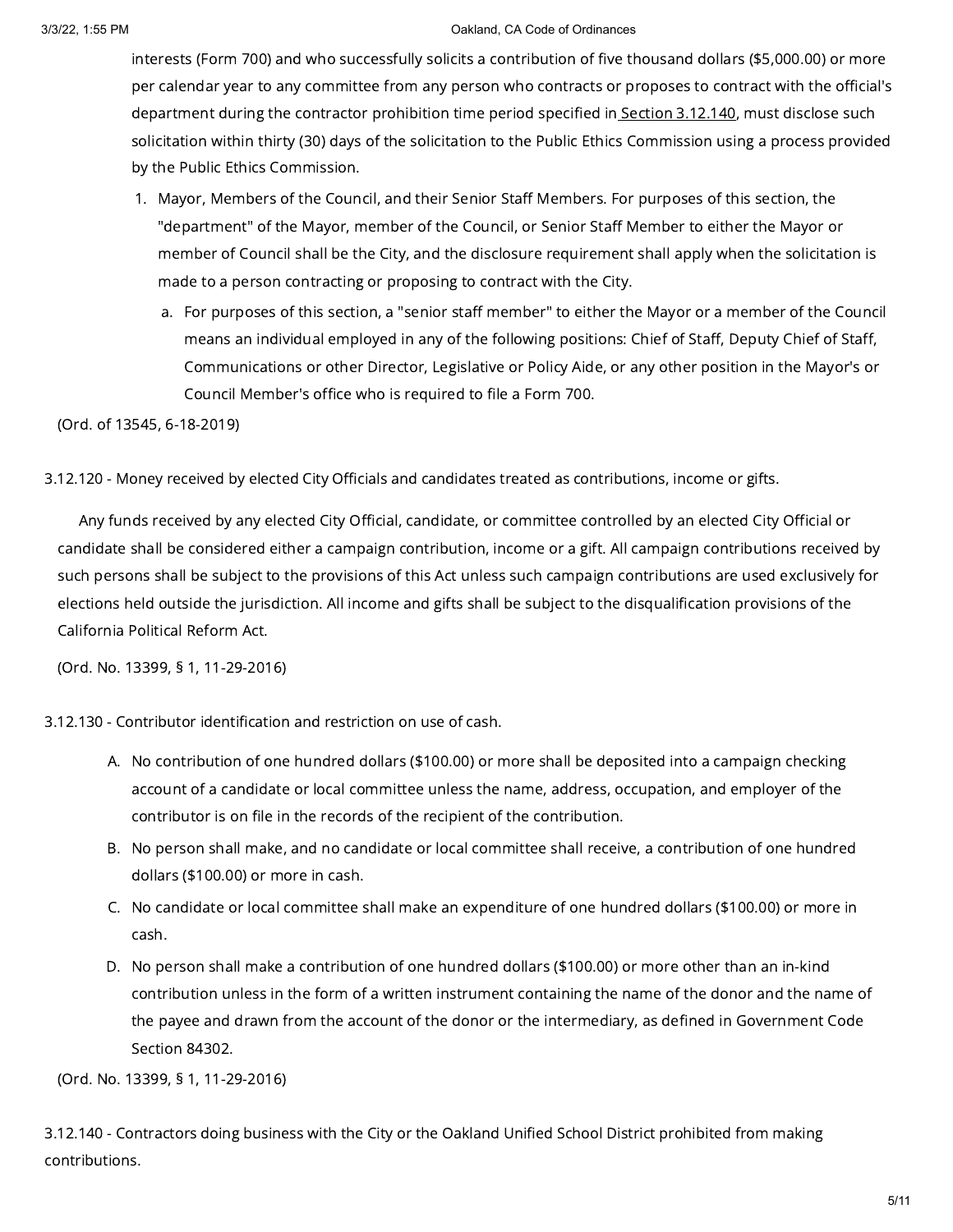- A. No person who contracts or proposes to contract with or who amends or proposes to amend such a contract wi City for the rendition of services, for the furnishing of any material, supplies, commodities or equipment to the C selling or leasing any land or building to the City, or for purchasing or leasing any land or building from the City, whenever the value of such transaction would require approval by the City Council shall make any contribution Mayor, a candidate for Mayor, a City Councilmember, a candidate for City Council, the City Attorney, a candidate City Attorney, the City Auditor, a candidate for City Auditor, or committee controlled by such elected City Official candidate at any time between commencement of negotiations and one hundred eighty (180) days after the completion or the termination of negotiations for such contract.
- B. No person who contracts or proposes to contract with or who amends or proposes to amend such a contract with the Oakland School District, for the rendition of services, for the furnishing of any material, supplies, commodities or equipment to the School District. for selling or leasing any land or building to the School District, or for purchasing or leasing any land or building from the School District, whenever the value of such transaction would require approval by the School Board, shall make any contribution to a School Board member, candidate for School Board Directors or committee controlled by such elected City Official or candidate at any time between commencement of negotiations and one hundred eighty (180) days after the completion or termination of negotiations for such contract.
- C. If a person is an entity, the restrictions of Subsections A. and B. also apply to all of the entity's principals, including, but not limited to, the following:
	- 1. The entity's board chair, president, chief executive officer, chief operating officer, chief financial officer, and any individual who serves in the functional equivalent of one or more of those positions;
	- 2. Any individual who owns an ownership interest in the entity of twenty (20) percent or more; and
	- 3. An individual employee, independent contractor, or agent of the entity, that represents or is authorized to represent the entity before the City in regards to the contract or proposal contract.
- D. "Services" means and includes labor, professional services, consulting services, or a combination of services and materials, supplies, commodities and equipment which shall include public works projects.
- E. For contributions to elected City Officials other than School Board Directors, transactions that require approval by the City Council include but are not limited to:
	- 1. Contracts for the procurement of services that are professional or consulting services exceeding fifteen thousand dollars (\$15,000.00).
	- 2. Contracts for the procurement of services exceeding fifty thousand dollars (\$50,000.00), other than contracts for professional or consulting services.
	- 3. Contracts for the furnishing of any materials, supplies, commodities or equipment exceeding fifty thousand dollars (\$50,000.00).
	- 4. Contracts for the sale or lease of any building or land to or from the City.
	- 5. Amendments to contracts described in Subsections E.1., 2., 3., and 4. of this Section.
- F. For contributions to School Board Directors, transactions that require approval by the School Board include but are not limited to:
	- 1. Professional services and consulting contracts exceeding twenty-five thousand dollars (\$25,000.00), including personal service agreements.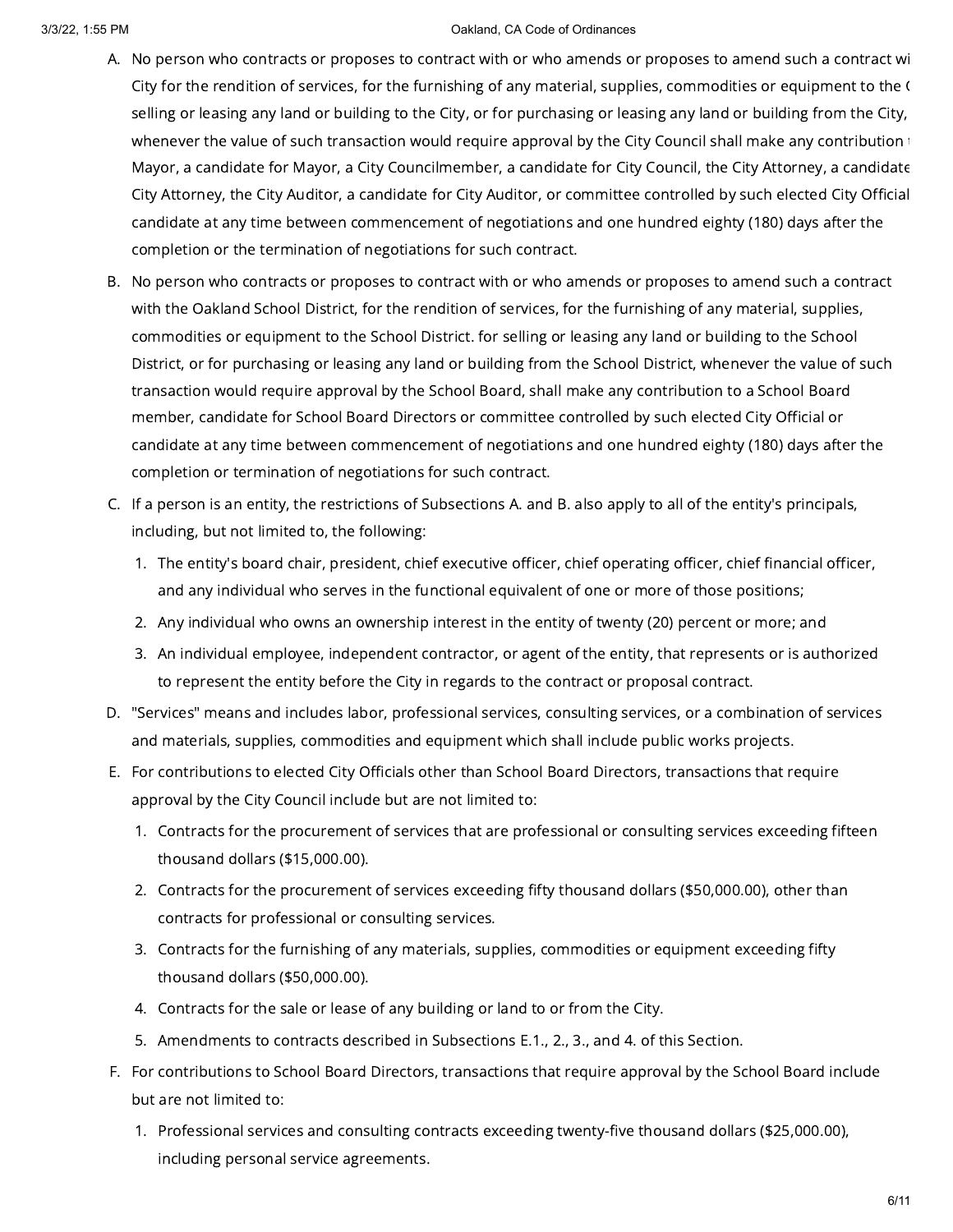- 2. Contracts requiring School Board approval under Public Contract Code Section 20111.
- 3. Construction contracts exceeding twenty-five thousand dollars (\$25,000.00) whether or not they are subject to the provisions of the Public Contract Code.
- 4. Contracts for the sale or lease of any building or land to or from the School District.
- 5. Amendments to contracts described in Subsections F.1., 2., 3., and 4. of this Section.
- G. "Commencement of negotiations" for City contracts occurs when a contractor or contractor's agent formally submits a bid, proposal, qualifications or contract amendment to any City Official or when a City Official formally proposes submission of a bid, proposal, qualifications or contract amendment from a contractor or contractor's agent.
- H. Reserved.
	- I. "Commencement of negotiations" for Oakland School District contracts occurs when a contractor or contractor's agent formally submits a bid, proposal, qualifications or contract amendment to any elected or appointed School District officer or employee or when any elected or appointed School District officer or employee formally proposes submission of a bid, proposal, qualifications or contract amendment from a contractor or contractor's agent.
	- J. "Commencement of negotiations" does not include unsolicited receipt of proposal or contract information or documents related to them, requests to be placed on mailing lists or routine inquiries for information about a particular contract, request for proposal or any information or documents relating to them or attendance at an informational meeting.
	- K. "Completion of negotiations" occurs when the City or the School District executes the contract or amendment.
	- L. "Termination of negotiations" occurs when the contract or amendment is not awarded to the contractor or when the contractor files a written withdrawal from the negotiations, which is accepted by a City Official or an appointed or elected School District officer or employee.
	- M. The Oakland City Administrator shall be responsible for implementing procedures for City contracts to ensure contractor compliance with this Act. A proposed or current contractor must sign and date the following statement at the time the contractor formally submits a bid, proposal, qualifications or contract amendment:

The Oakland Campaign Reform Act limits campaign contributions and prohibits contributions from contractors doing business with the City of Oakland or the Oakland Unified School District during specified time periods. Violators are subject to civil and criminal penalties.

I have read Oakland Municipal Code [Chapter](https://library.municode.com/) 3.12, including section [3.12.140](https://library.municode.com/), the contractor provisions of the Oakland Campaign Reform Act, and certify that I/we have not knowingly, nor will I/we make contributions prohibited by the Act.

Business Name \_\_\_\_\_

|--|--|

Signature \_\_\_\_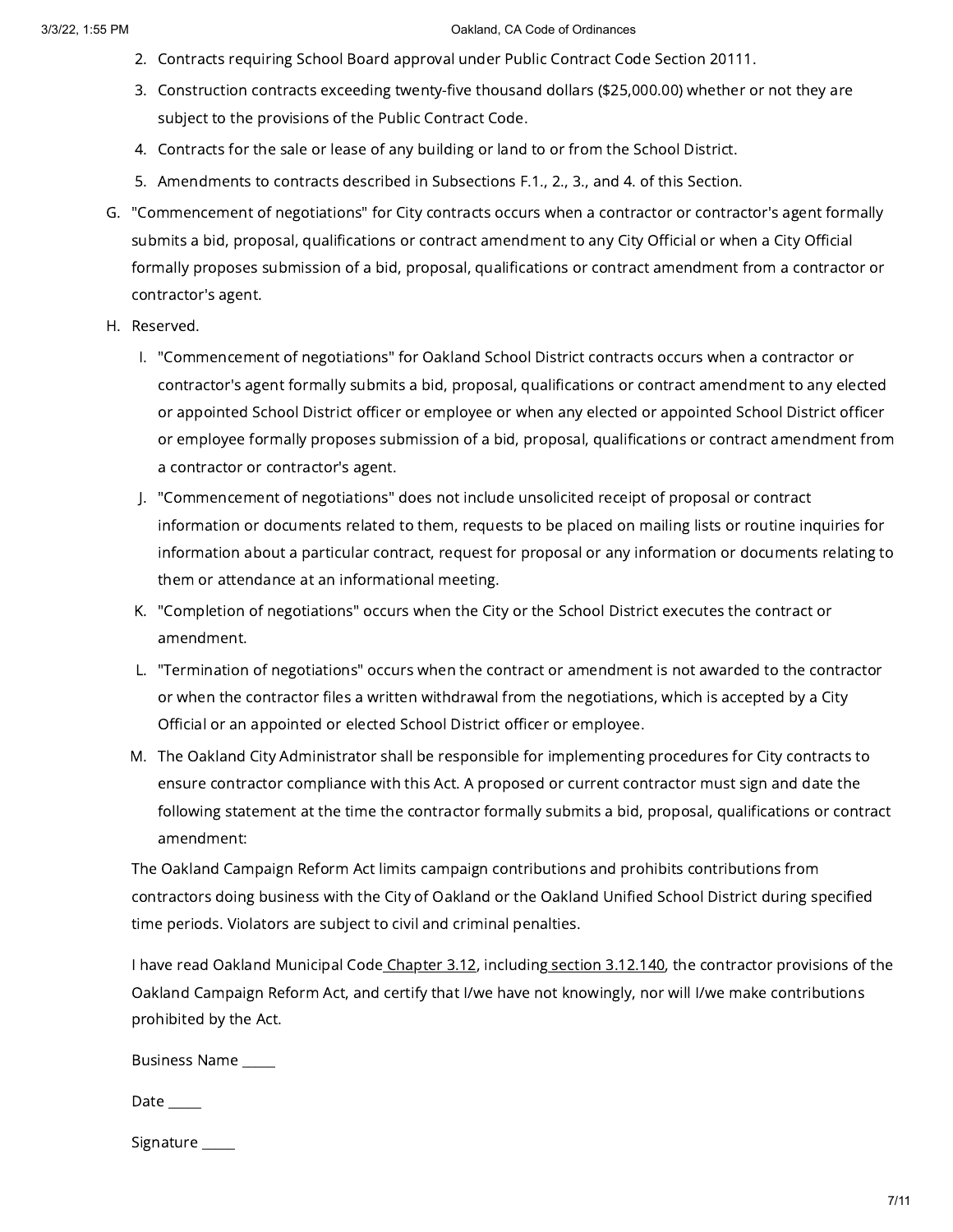The signed and dated statement must be received and filed by the City Clerk at the same time the proposal is submitted. Contracts may not be awarded to any contractors who have not signed this certification. The City Clerk shall keep an updated list of current contractors available for inspection.

N. The Oakland Superintendent of Schools shall be responsible for implementing procedures for Oakland School District contracts to ensure contractor compliance with the Oakland Campaign Reform Act. A proposed or current contractor must sign and date the following statement at the time the contractor formally submits a bid, proposal, qualifications or contract amendment:

The Oakland Campaign Reform Act limits campaign contributions and prohibits contributions from contractors doing business with the City of Oakland or the Oakland Unified School District during specified time periods. Violators are subject to civil and criminal penalties.

I have read Oakland Municipal Code [Chapter](https://library.municode.com/) 3.12, including section [3.12.140](https://library.municode.com/), the contractor provisions of the Oakland Campaign Reform Act, and certify that I/we have not knowingly, nor will I/we make contributions prohibited by the Act.

Business Name \_\_\_\_\_

Date  $\_\_\_\_\_\_\$ 

Signature \_\_\_\_\_\_

The signed and dated statement must be received and filed with the School District at the same time the proposal is submitted. Contracts may not be awarded to any contractors who have not signed this certification. The School District shall keep an updated list of current contractors available for inspection.

- O. A person who contracts with the City or the School District for the rendition of services, for the furnishing of any material, supplies, commodities or equipment to the City or the School District, or for selling any land or building to the City or the School District or for purchasing any land or building from the City or the School District, or for leasing any land to or from the School District, whenever the value of such transaction would require approval by the City Council or the School Board, and who violates Subsection A. of this Section, shall be subject to the enforcement provisions of Article IX of this Act.
- P. Candidates and their controlled committees shall include a notice on all campaign fundraising materials equivalent to eight-point roman boldface type, which shall be in a color or print which contrasts with the background so as to be easily legible, and in a printed or drawn box and set apart from any other printed matter. The notice shall consist of the following statement:

The Oakland Campaign Reform Act limits campaign contributions by all persons (OMC §§ [3.12.050](https://library.municode.com/) and [3.12.060\)](https://library.municode.com/) and prohibits contributions during specified time periods from contractors doing business with the City of Oakland or the Oakland Unified School District (OMC § [3.12.140\)](https://library.municode.com/).

(Ord. No. 13399, § 1, 11-29-2016)

# 3.12.150 - Officeholder fund.

A. Every elected City Official shall be permitted to establish one officeholder expense fund. All contributions deposited into the officeholder expense fund shall be deemed to be held in trust for expenses associated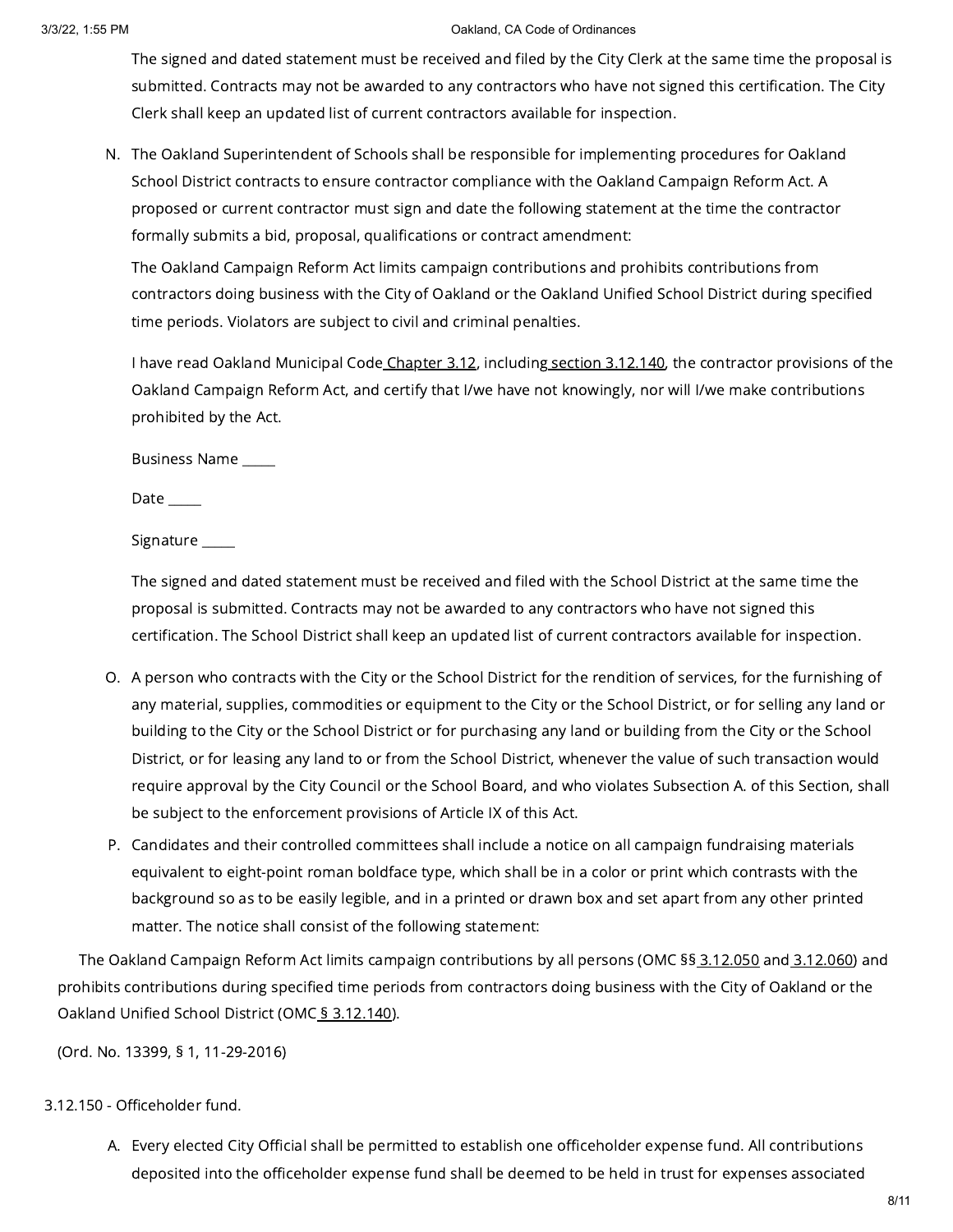with holding the office currently held by the elected City Official. Contributions to the officeholder fund must be made by a separate check or other separate written instrument. Single contributions may not be divided between the officeholder fund and any other candidate committee. For District Councilmembers, City Auditor and School Board Directors total contributions to an officeholder fund shall not exceed twenty-five thousand dollars (\$25,000.00) per year in office. For Councilmember-At-Large and City Attorney, total contributions to an officeholder fund shall not exceed thirty thousand dollars (\$30,000.00) per year in office. For the office of the Mayor, total contributions to an officeholder fund shall not exceed fifty thousand dollars (\$50,000.00) per year in office.

- B. Expenditures from an officeholder fund may be made for any political, governmental or other lawful purpose, but may not be used for any of the purposes prohibited in Subsection C.1. through 5. of this Section. Such allowable expenditures shall include, but are not limited to the following categories:
	- 1. Expenditures for fundraising (including solicitations by mail) for the officeholder expense fund;
	- 2. Expenditures for office equipment, furnishings and office supplies;
	- 3. Expenditures for office rent;
	- 4. Expenditures for salaries of part-time or full-time staff employed by the elected City Official for officeholder activities;
	- 5. Expenditures for consulting, research, polling, photographic or similar services except for campaign expenditures for any city, county, regional, state or federal elective office;
	- 6. Expenditures for conferences, meetings, receptions, and events attended in the performance of government duties by (1) the elected City Official; (2) a member of the elected City Official's staff; or (3) such other person designated by the elected City Official who is authorized to perform such government duties;
	- 7. Expenditures for travel, including lodging, meals and other related disbursements, incurred in the performance of governmental duties by (1) the elected City Official, (2) a member of the elected City Official's staff, (3) such other person designated by the elected City Official who is authorized to perform such government duties, or a member of such person's household accompanying the person on such travel;
	- 8. Expenditures for meals and entertainment directly preceding, during or following a governmental or legislative activity;
	- 9. Expenditures for donations to tax-exempt educational institutions or tax exempt charitable, civic or service organizations, including the purchase of tickets to charitable or civic events, where no substantial part of the proceeds will have a material financial effect on the elected officer, any member of his or her immediate family, or his or her committee treasurer;
	- 10. Expenditures for memberships to civic, service or professional organizations, if such membership bears a reasonable relationship to a governmental, legislative or political purpose;
	- 11. Expenditures for an educational course or educational seminar if the course or seminar maintains or improves skills which are employed by the elected City Official or a member of the elected City Official's staff in the performance of his or her governmental responsibilities;
	- 12. Expenditures for advertisements in programs, books, testimonials, souvenir books, or other publications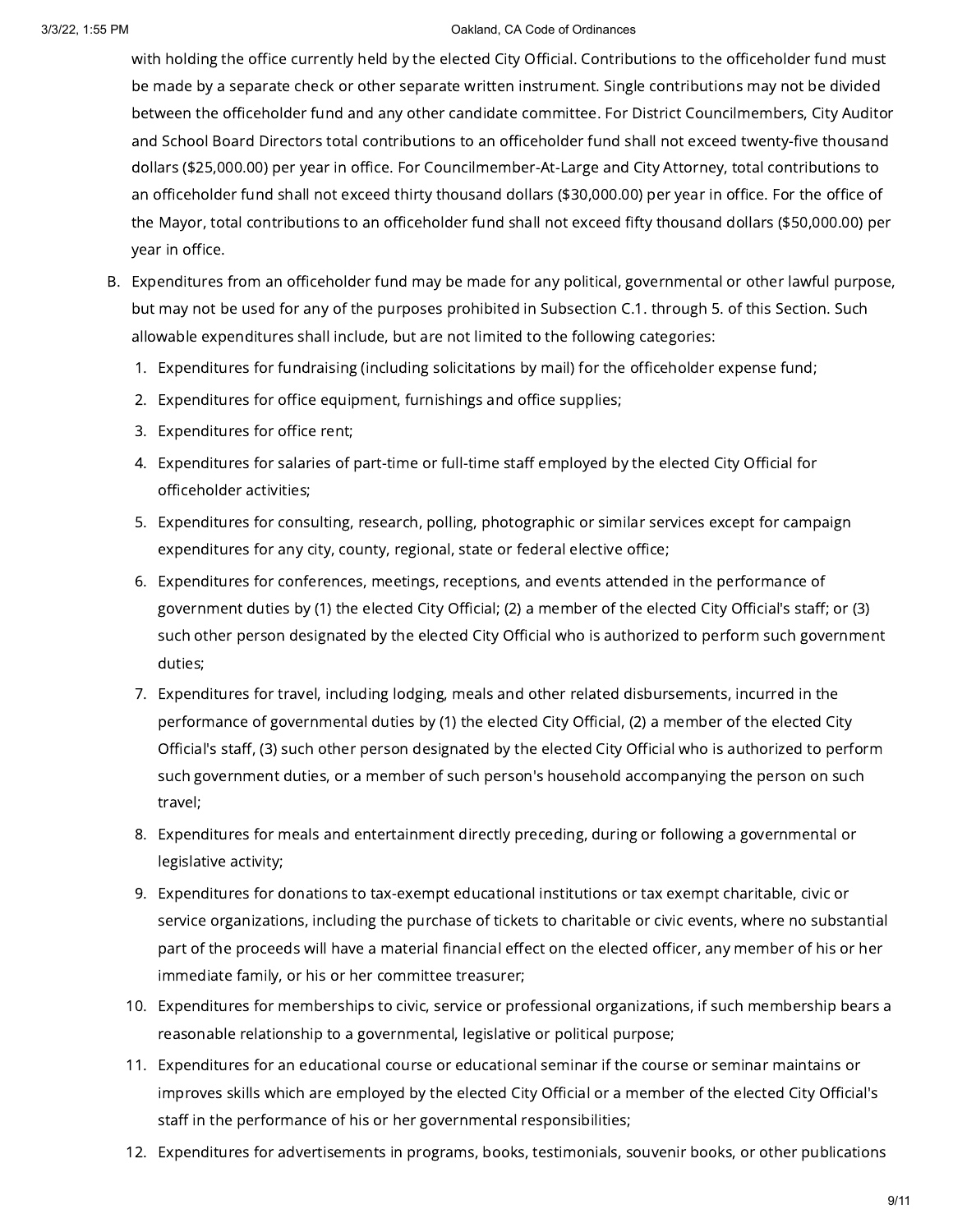if the advertisement does not support or oppose the nominations or election of a candidate for city, county, regional, state or federal elective office;

- 13. Expenditures for mailing to persons within the City which provide information related to City-sponsored events, school district-sponsored events, an official's governmental duties or an official's position on a particular matter pending before the Council, Mayor, or School Board;
- 14. Expenditures for expressions of congratulations, appreciation or condolences sent to constituents, employees, governmental officials, or other persons with whom the elected City Official communicates in his or her official capacity;
- 15. Expenditures for payment of tax liabilities incurred as a result of authorized officeholder expense fund transactions;
- 16. Expenditures for accounting, professional and administrative services provided to the officeholder fund;
- 17. Expenditures for ballot measures.
- C. Officeholder expense funds shall not be used for the following:
	- 1. Expenditures in connection with a future election for any city, county, regional, state or federal elective office;
	- 2. Expenditures for campaign consulting, research, polling, photographic or similar services for election to city, county, regional, state or federal elective office;
	- 3. Membership in any athletic, social, fraternal, veteran or religious organization;
	- 4. Supplemental compensation for employees for performance of an act which would be required or expected of the person in the regular course or hours of his or her duties as a City Official;
	- 5. Any expenditure that would violate the provisions the California State Political Reform Act, including Government Code Sections 89506 and 89512 through 89519.
- D. No funds may be transferred from the officeholder fund of an elected City Official to any other candidate committee.
- E. Annual contributions received by or made to the officeholder fund shall be subject to the contribution limitations of Article III of this Act.
- F. Expenditures made from the officeholder fund shall not be subject to the voluntary expenditure ceilings of Article IV of this Act.

(Ord. No. 13399, § 1, 11-29-2016)

3.12.160 - Allowance for donation of office space.

- A. Donation of office space for use by elected City Officials in furtherance of their duties and responsibilities by a person or broad based political committee shall not be considered a campaign contribution subject to the provisions of this Act, provided that:
	- 1. The donation is made to the City and accepted pursuant to Oakland City Charter Section 1203 for use by the Mayor, Councilmembers, City Attorney or City Auditor or in the case of School Board Directors, the donation is made to the Oakland Unified School District; and
	- 2. The name, address, employer, and occupation of the donor, and the current market value of the donated